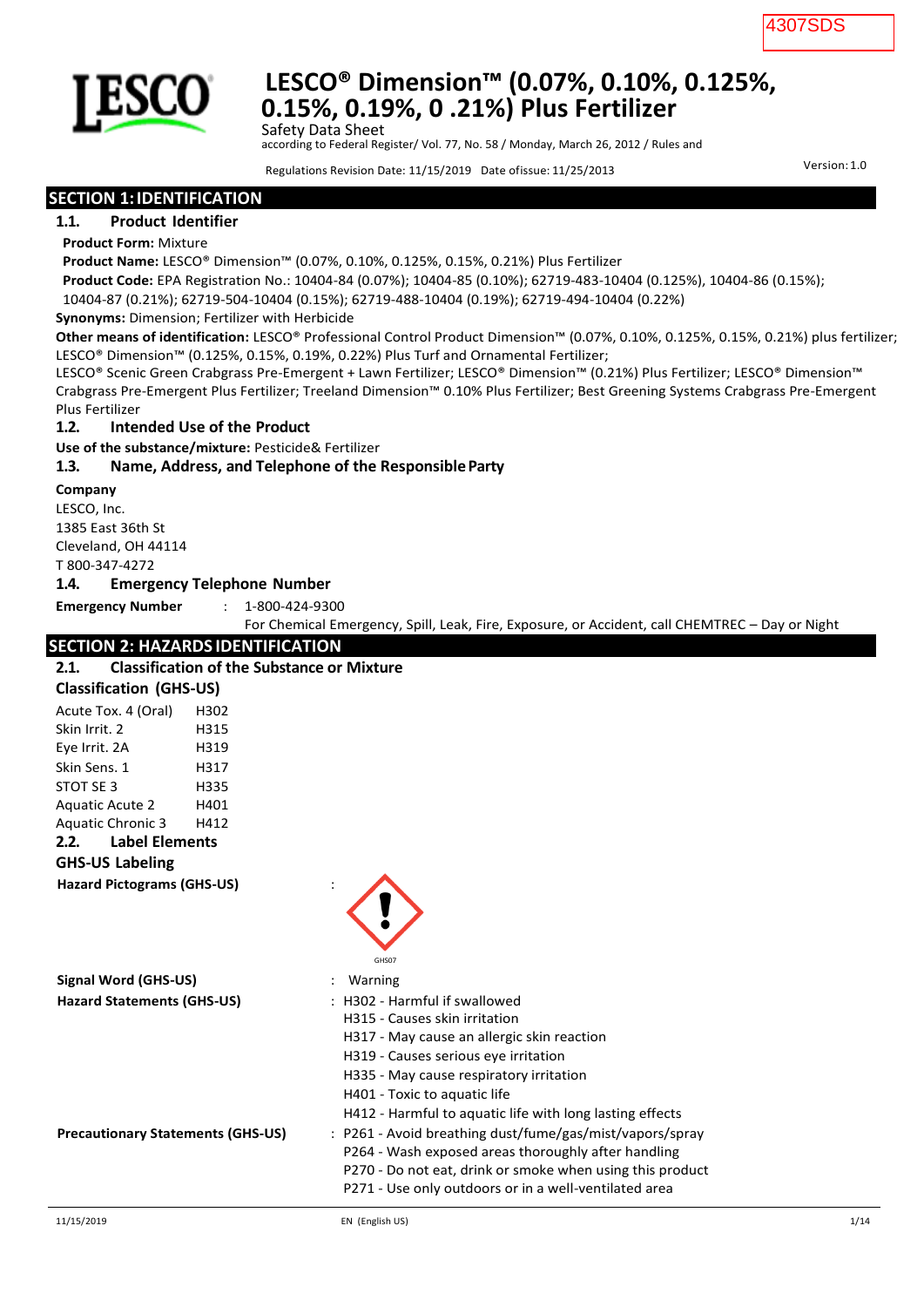Safety Data Sheet

according to Federal Register/ Vol. 77, No. 58 / Monday, March 26, 2012 / Rules and Regulations

P272 - Contaminated work clothing should not be allowed out of the workplace P273 - Avoid release to the environment

P280 - Wear protective gloves/protective clothing/eye protection/face protection P301+P312 - IF SWALLOWED: Call a POISON CENTER or doctor/physician if you feel unwell

P302+P352 - IF ON SKIN: Wash with plenty of soap and water

P304+P340 - IF INHALED: Remove person to fresh air and keep at rest in a position comfortable for breathing

P305+P351+P338 - If in eyes: Rinse cautiously with water for several minutes.

Remove contact lenses, if present and easy to do. Continue rinsing

P312 - Call a POISON CENTER/doctor/physician if you feel unwell

P321 - Specific treatment (see ...)

P330 - If swallowed, rinse mouth

P332+P313 - If skin irritation occurs: Get medical advice/attention

P333+P313 - If skin irritation or rash occurs: Get medical advice/attention

P337+P313 - If eye irritation persists: Get medical advice/attention

P362 - Take off contaminated clothing and wash before reuse

P362+P364 - Take off contaminated clothing and wash it before reuse

P403+P233 - Store in a well-ventilated place. Keep container tightly closed P405 - Store locked up

P501 - Dispose of contents/container according to local, state, national and international regulations.

#### **2.3. Other Hazards**

**Other Hazards Not Contributing to the Classification:** No additional information available

**2.4. Unknown Acute Toxicity (GHS-US)**

#### No data available

#### **SECTION 3: COMPOSITION/INFORMATION ON INGREDIENTS**

### **3.1. Substance**

Not applicable

Full text of H-phrases: see section 16

#### **3.2. Mixture**

| <b>Name</b>                     | <b>Product identifier</b> | %          | <b>Classification (GHS-US)</b>                                                                                         |
|---------------------------------|---------------------------|------------|------------------------------------------------------------------------------------------------------------------------|
| Urea                            | (CAS No) 57-13-6          | $0.1 - 98$ | Not classified                                                                                                         |
| Sulfuric acid, dipotassium salt | (CAS No) 7778-80-5        | $0.1 - 95$ | Not classified                                                                                                         |
| Limestone                       | (CAS No) 1317-65-3        | $0.1 - 95$ | Not classified                                                                                                         |
| Monoammonium phosphate          | (CAS No) 7722-76-1        | $0.1 - 60$ | Skin Irrit. 2, H315<br>Eye Irrit. 2B, H320<br>STOT SE 3, H335                                                          |
| Urea, polymer with formaldehyde | (CAS No) 9011-05-6        | $0.1 - 60$ | Not classified                                                                                                         |
| Diammonium phosphate            | (CAS No) 7783-28-0        | $0.1 - 50$ | Skin Irrit. 2, H315<br>Eye Irrit. 2B, H320<br>STOT SE 3, H335<br>Aquatic Acute 3, H402                                 |
| <b>Bentonite</b>                | (CAS No) 1302-78-9        | $0.1 - 50$ | Not classified                                                                                                         |
| Potassium chloride              | (CAS No) 7447-40-7        | $0.1 - 20$ | Eye Irrit. 2B, H320                                                                                                    |
| Ammonium sulfate                | (CAS No) 7783-20-2        | $0.1 - 20$ | Aquatic Acute 2, H401                                                                                                  |
| Ferrous sulfate                 | (CAS No) 7720-78-7        | $0.1 - 20$ | Acute Tox. 4 (Oral), H302<br>Skin Irrit. 2, H315<br>Eye Irrit. 2A, H319<br>Skin Sens. 1, H317<br>Aquatic Acute 1, H400 |
| Manganese oxide (Mn3O4)         | (CAS No) 1317-35-7        | $0.1 - 20$ | Not classified                                                                                                         |
| Magnesium oxide(MgO)            | (CAS No) 1309-48-4        | $0.1 - 20$ | Not classified                                                                                                         |
| Potassium nitrate               | (CAS No) 7757-79-1        | $0.1 - 20$ | Ox. Sol. 2, H272                                                                                                       |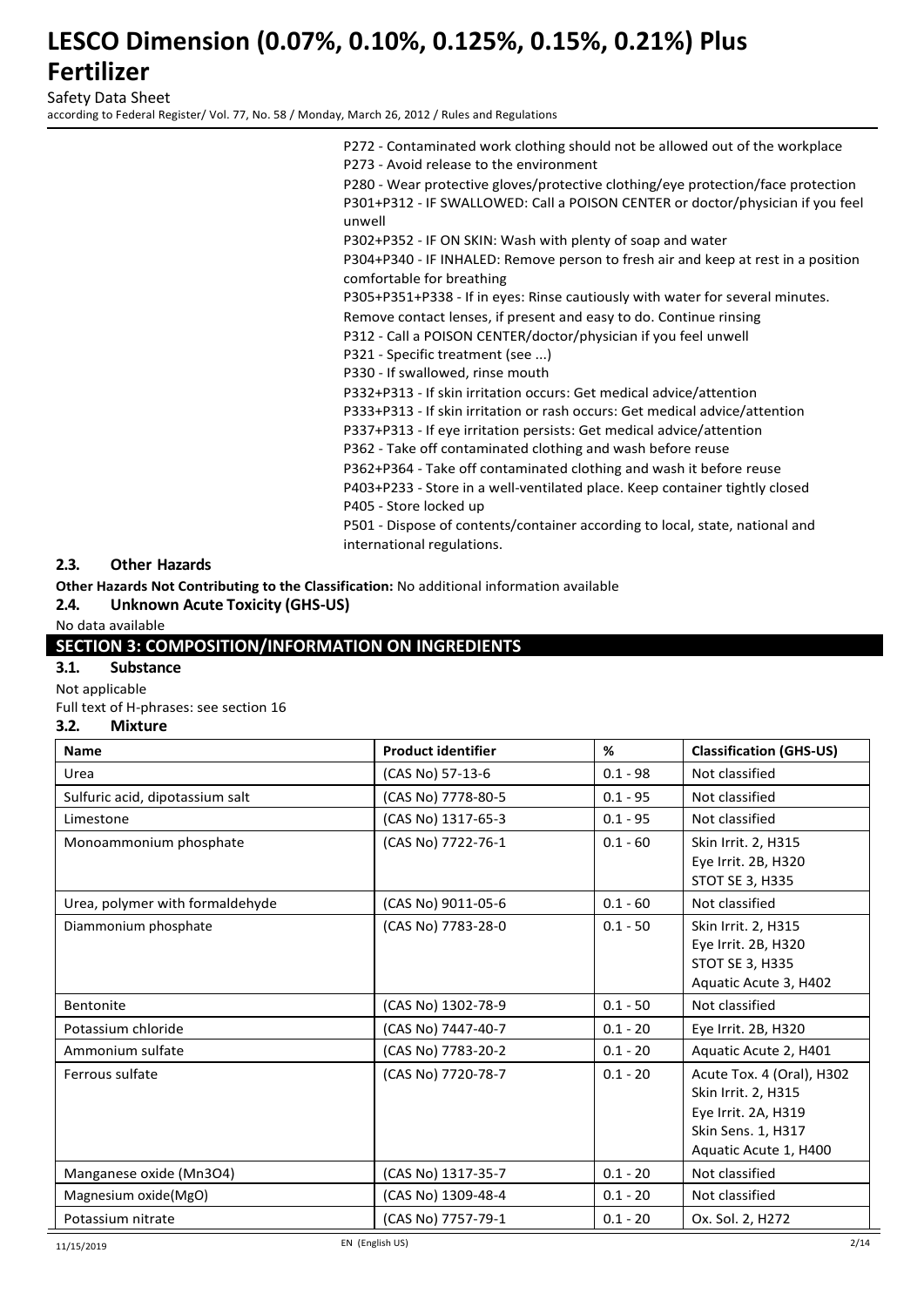### Safety Data Sheet

according to Federal Register/ Vol. 77, No. 58 / Monday, March 26, 2012 / Rules and Regulations

| <b>Name</b>                                                                                                                                                           | <b>Product identifier</b> | %             | <b>Classification (GHS-US)</b>                                                    |
|-----------------------------------------------------------------------------------------------------------------------------------------------------------------------|---------------------------|---------------|-----------------------------------------------------------------------------------|
| Iron oxide (Fe2O3)                                                                                                                                                    | (CAS No) 1309-37-1        | $0.1 - 10$    | Not classified                                                                    |
| Magnesium sulfate                                                                                                                                                     | (CAS No) 7487-88-9        | $0.1 - 10$    | Skin Sens. 1, H317                                                                |
| Sulfate of Potash-Magnesia                                                                                                                                            | (CAS No) 14977-37-8       | $0.1 - 10$    | Not classified                                                                    |
| Saccharated iron oxide                                                                                                                                                | (CAS No) 8047-67-4        | $0.1 - 10$    | Not classified                                                                    |
| Carbonic acid, magnesium salt (1:1), mixture<br>with magnesium hydroxide(Mg(OH)2), hydrate                                                                            | (CAS No) 39409-82-0       | $0.1 - 10$    | Not classified                                                                    |
| Sulfur                                                                                                                                                                | (CAS No) 7704-34-9        | $0.1 - 5$     | Comb. Dust<br>Skin Irrit. 2, H315<br>Eye Irrit. 2B, H320<br>Aquatic Acute 3, H402 |
| Sodium chloride                                                                                                                                                       | (CAS No) 7647-14-5        | $0.1 - 5$     | Not classified                                                                    |
| Manganese                                                                                                                                                             | (CAS No) 7439-96-5        | $0.1 - 5$     | Not classified                                                                    |
| (S,S)-Dimethyl 2-(difluoromethyl)-4-(2-methyl)<br>propyl)-6-(trifluoromethyl)-3,5-<br>Pyridine dicarbothioate<br>$F \cup F$ to $\uparrow$ of H phrases see section 16 | (CAS No) 97886-45-8       | $0.07 - 0.22$ | Not classified                                                                    |

Full text of H-phrases: see section **SECTION 4: FIRST AID MEASURES**

### **4.1. Description of First Aid Measures**

**First-aid Measures General**: If medical advice is needed, have product container or label at hand. Never give anything by mouth to an unconscious person. If you feel unwell, seek medical advice (show the label where possible). IF exposed or concerned: Get medical advice/attention.

**First-aid Measures After Inhalation**: If inhaled, remove to fresh air and keep at rest in a position comfortable for breathing. If you feel unwell, seek medical advice.

**First-aid Measures After Skin Contact**: Remove contaminated clothing. Drench affected area with water for at least 15 minutes. Wash skin thoroughly with mild soap and water. Wash contaminated clothing before reuse. Obtain medical attention if irritation develops or persists.

**First-aid Measures After Eye Contact**: Rinse cautiously with water for several minutes. Remove contact lenses, if present and easy to do. Continue rinsing. Obtain medical attention if irritation persists.

**First-aid Measures After Ingestion**: Rinse mouth. If swallowed, do not induce vomiting: seek medical advice immediately and show this container or label. Call a POISON CENTER/doctor/physician if you feel unwell.

#### **4.2. Most important symptoms and effects, both acute and delayed**

**Symptoms/Injuries:** Harmful if swallowed. Eye irritation. Causes skin irritation. May cause an allergic reaction in sensitive individuals. May cause respiratory irritation.

**Symptoms/Injuries After Inhalation:** Irritating to the respiratory system and mucous membranes. May cause cancer by inhalation. May cause drowsiness or dizziness.

**Symptoms/Injuries After Skin Contact:** Causes skin irritation. May cause an allergic skin reaction.

**Symptoms/Injuries After Eye Contact:** Causes serious eye irritation.

**Symptoms/Injuries After Ingestion:** Harmful if swallowed. Swallowing a small quantity of this material will result in serious health hazard.

**Chronic Symptoms:** May cause cancer.

#### **4.3. Indication of Any Immediate Medical Attention and Special Treatment Needed**

If medical advice is needed, have product container or label at hand.

#### **SECTION 5: FIRE-FIGHTING MEASURES**

#### **5.1. Extinguishing Media**

**Suitable Extinguishing Media:** Alcohol foam, dry chemical, carbon dioxide, water spray, fog. Use extinguishing media appropriate for surrounding fire.

**Unsuitable Extinguishing Media:** Do not use water jet. Use of heavy stream of water may spread fire.

#### **5.2. Special Hazards Arising From the Substance or Mixture**

**Fire Hazard:** Not considered flammable but will burn at high temperatures. Decomposes above 132 °C (270 °F). Under conditions of fire this material may produce: Ammonia. Nitrogen oxides.

**Explosion Hazard:** May form explosive compounds if mixed with: Calcium hypochlorite. Sodium hypochlorite. Nitrates. Nitric acid. Perchloric acid. Product itself is not explosive, but if dust is generated, dust clouds suspended in air can be explosive.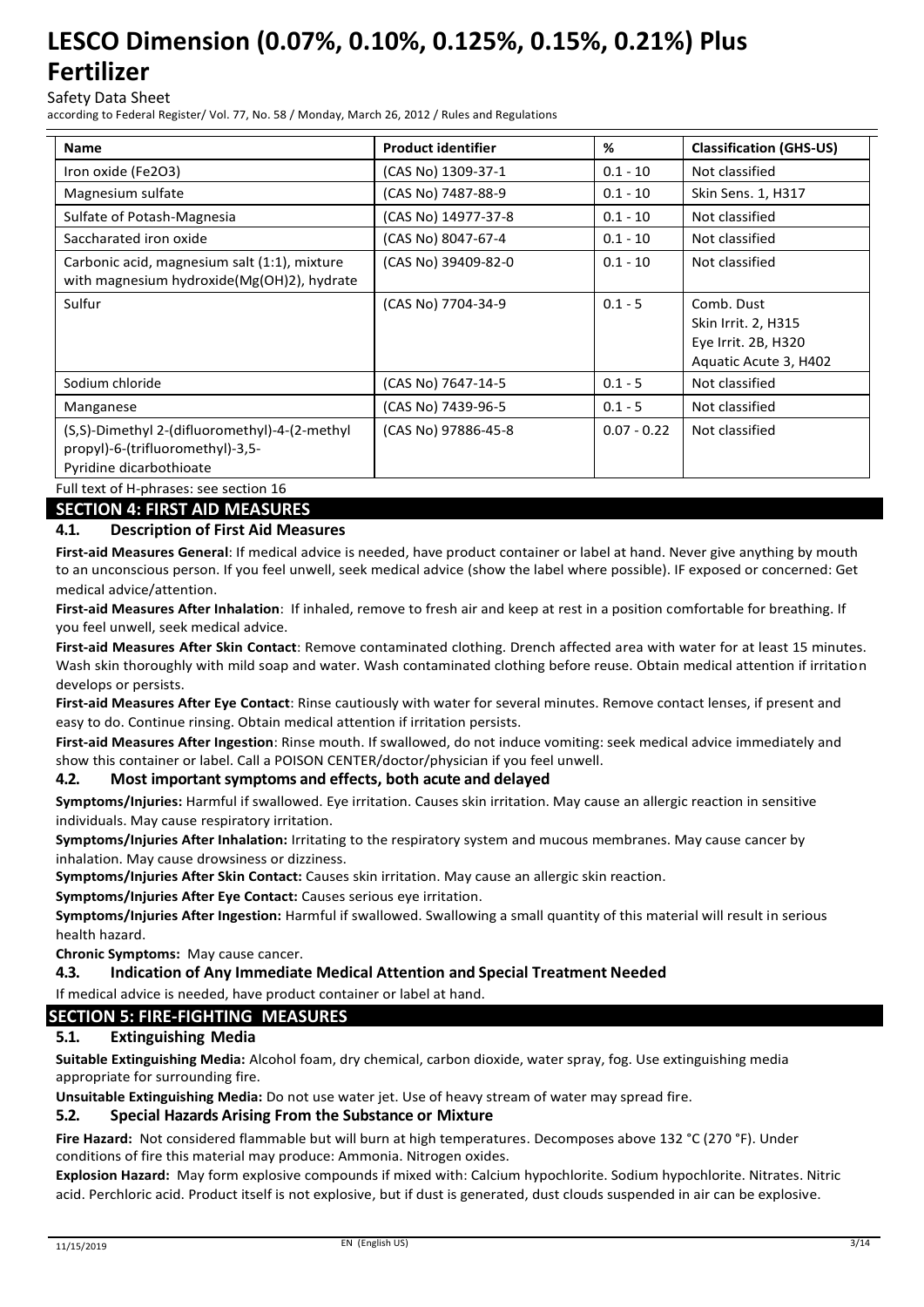Safety Data Sheet

according to Federal Register/ Vol. 77, No. 58 / Monday, March 26, 2012 / Rules and Regulations

**Reactivity:** This product as shipped in the form of coarse granules should not contain sufficient dust to present an explosion hazard. Prevent dust accumulation (to minimize explosion hazard).

### **5.3. Advice for Firefighters**

**Firefighting Instructions:** Not flammable. Exercise caution when fighting any chemical fire.

**Protection During Firefighting:** Firefighters must use full bunker gear including NIOSH-approved positive-pressure self-contained breathing apparatus to protect against potential hazardous combustion and decomposition products.

**Other information:** Do not allow run-off from firefighting to enter drains or water courses.

### **SECTION 6: ACCIDENTAL RELEASE MEASURES**

#### **6.1. Personal Precautions, Protective Equipment and Emergency Procedures**

**General Measures**: Handle in accordance with good industrial hygiene and safety practice. This material becomes slippery when wet. Avoid all eyes and skin contact and do not breathe vapor and mist. Do not allow product to spread into the environment.

#### **6.1.1. For Non-emergency Personnel**

**Protective Equipment:** Wear suitable protective clothing, gloves and eye/face protection. Use appropriate personal protection equipment (PPE).

**Emergency Procedures:** Collect as any solid. Ventilate area. Evacuate unnecessary personnel.

#### **6.1.2. For Emergency Responders**

**Protective Equipment:** Wear suitable protective clothing, gloves and eye/face protection. Equip cleanup crew with proper protection. Use appropriate personal protection equipment (PPE).

**Emergency Procedures:** If possible, stop flow of product. Contain and collect as any solid. Evacuate unnecessary personnel. Ventilate area.

#### **6.2. Environmental Precautions**

Avoid release to the environment. Contain any spills with dikes or absorbents to prevent migration and entry into sewers or streams.

#### **6.3. Methods and Material for Containment and Cleaning Up**

**For Containment:** Contain and collect as any solid. Do not allow into drains or water courses or dispose of where ground or surface waters may be affected.

**Methods for Cleaning Up:** Recover the product by vacuuming, shoveling or sweeping. Avoid generation of dust during clean-up of spills. If spilled directly onto the ground, remove sufficient soil to ensure material is fully recovered. Material may be used if uncontaminated. Clear up spills immediately and dispose of waste safely.

#### **6.4. Reference to Other Sections**

See heading 8, Exposure Controls and Personal Protection.

#### **SECTION 7: HANDLING AND STORAGE**

### **7.1. Precautions for Safe Handling**

**Additional Hazards When Processed:** This material becomes slippery when wet.

**Precautions for Safe Handling:** Handle in accordance with good industrial hygiene and safety procedures. Wear recommended personal protective equipment. Avoid creating or spreading dust. Obtain special instructions before use. Do not handle until all safety precautions have been read and understood. Avoid breathing dust/fume/gas/mist/vapors/spray. Use only outdoors or in a well-ventilated area.

**Hygiene Measures:** Emergency eye wash fountains should be available in the immediate vicinity of any potential exposure. Handle in accordance with good industrial hygiene and safety procedures. Wash hands and other exposed areas with mild soap and water before eating, drinking, or smoking and again when leaving work. Wash hands and forearms thoroughly after handling. Contaminated work clothing should not be allowed out of the workplace. Wash contaminated clothing before reuse. Do not eat, drink or smoke when using this product.

#### **7.2. Conditions for Safe Storage, Including Any Incompatibilities**

**Storage Conditions:** Store tightly closed in a dry, cool and well -ventilated place. Protect from moisture. Keep container closed when not in use.

**Incompatible Products:** Strong acids. Strong bases. Strong oxidizers.

**Prohibitions on mixed storage:** Store away from: Ammonium nitrate. Refer to Section 10 on Incompatible Materials.

**Special Rules on Packaging:** Corrosive to copper and its alloys.

#### **7.3. Specific End Use(s)**

Fertilizer.

### **SECTION 8: EXPOSURE CONTROLS/PERSONAL PROTECTION**

### **8.1. Control Parameters**

**Iron oxide (Fe2O3) (1309-37-1)**

**USA ACGIH** ACGIH TWA (mg/m<sup>3</sup>) 5 mg/m<sup>3</sup>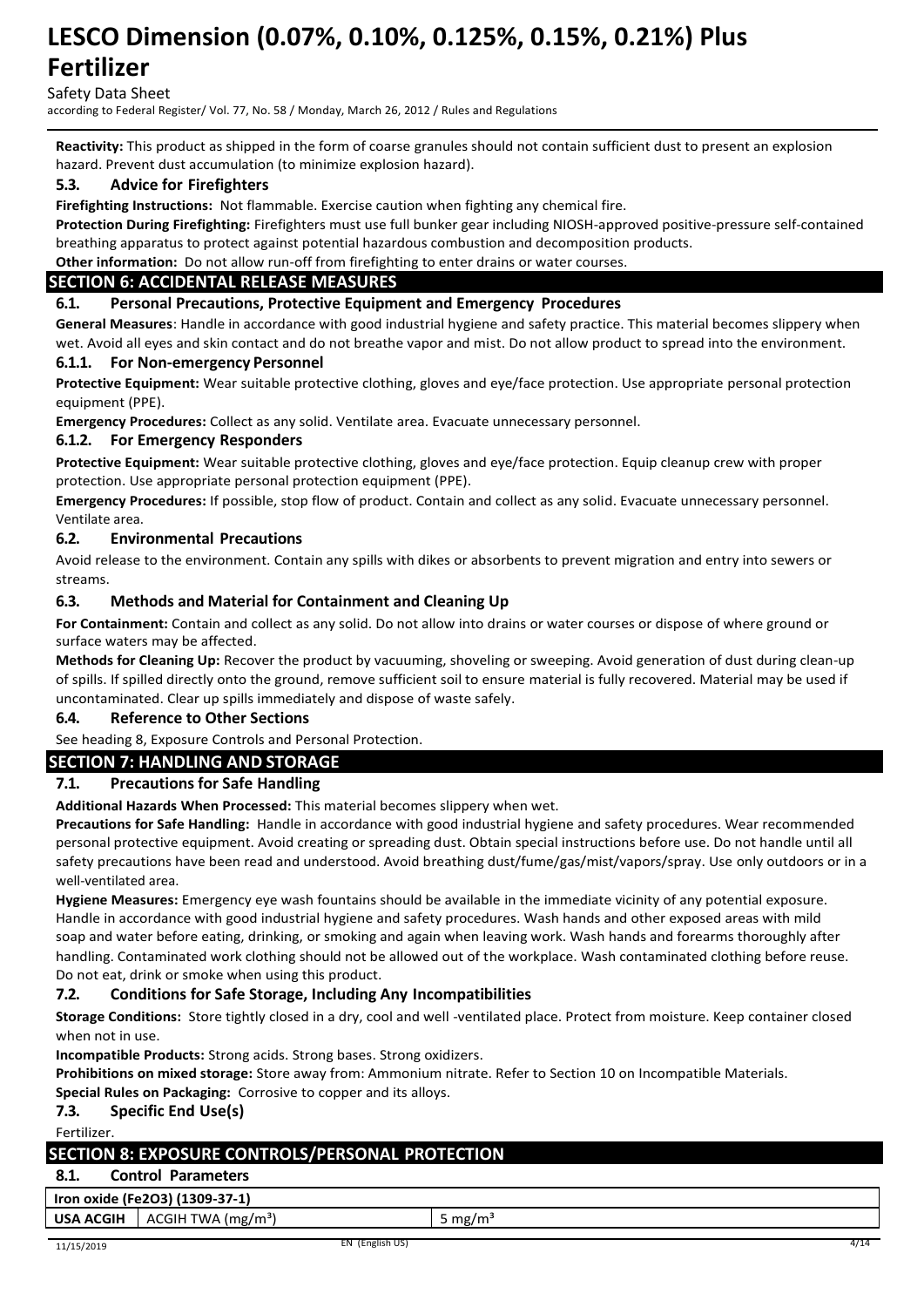Safety Data Sheet

according to Federal Register/ Vol. 77, No. 58 / Monday, March 26, 2012 / Rules and Regulations

| <b>USA NIOSH</b>             | NIOSH REL (TWA) $(mg/m3)$               | 5 mg/ $m3$             |  |
|------------------------------|-----------------------------------------|------------------------|--|
| <b>USA IDLH</b>              | US IDLH $(mg/m3)$                       | 2500 mg/m <sup>3</sup> |  |
| <b>USA OSHA</b>              | OSHA PEL (TWA) (mg/m <sup>3</sup> )     | 5 mg/ $m3$             |  |
|                              | Magnesium oxide (MgO) (1309-48-4)       |                        |  |
| <b>USA ACGIH</b>             | ACGIH TWA $(mg/m3)$                     | 10 mg/m $3$            |  |
| <b>USA IDLH</b>              | US IDLH $(mg/m3)$                       | 750 mg/m <sup>3</sup>  |  |
| <b>USA OSHA</b>              | OSHA PEL (TWA) (mg/m <sup>3</sup> )     | 15 mg/m <sup>3</sup>   |  |
|                              | Limestone (1317-65-3)                   |                        |  |
| <b>USA NIOSH</b>             | NIOSH REL (TWA) (mg/m <sup>3</sup> )    | 5 mg/ $m3$             |  |
| <b>USA OSHA</b>              | OSHA PEL (TWA) (mg/m <sup>3</sup> )     | 5 mg/ $m3$             |  |
| <b>Manganese (7439-96-5)</b> |                                         |                        |  |
| <b>USA ACGIH</b>             | $ACGIH TWA$ (mg/m <sup>3</sup> )        | $0.1 \text{ mg/m}^3$   |  |
| <b>USA NIOSH</b>             | NIOSH REL (TWA) (mg/m <sup>3</sup> )    | 1 mg/m <sup>3</sup>    |  |
| <b>USA NIOSH</b>             | NIOSH REL (STEL) (mg/m <sup>3</sup> )   | 3 mg/ $m3$             |  |
| <b>USA IDLH</b>              | US IDLH $(mg/m3)$                       | 500 mg/m <sup>3</sup>  |  |
| <b>USA OSHA</b>              | OSHA PEL (Ceiling) (mg/m <sup>3</sup> ) | 5 mg/ $m3$             |  |

#### **8.2. Exposure Controls**

- **Appropriate Engineering Controls** : Ensure all national/local regulations are observed.
- **Personal Protective Equipment** : Gloves. Safety glasses. Protective clothing. Insufficient ventilation: wear respiratory protection.



| : Chemically resistant materials and fabrics.                                                                            |
|--------------------------------------------------------------------------------------------------------------------------|
| : protective gloves.                                                                                                     |
| : Chemical goggles or safety glasses.                                                                                    |
| : Wear suitable protective clothing.                                                                                     |
| : If exposure limits are exceeded or irritation is experienced, NIOSH approved<br>respiratory protection should be worn. |
|                                                                                                                          |

#### **Other Information** : When using, do not eat, drink or smoke.<br> **SECTION OF PENSION AND CURVION DEMONSION SECTION 9: PHYSICAL AND CHEMICAL PROPERTIES**

|           | SECTION 9. FIITSICAL AND CHEMICAL FINOFENTIES.    |  |
|-----------|---------------------------------------------------|--|
| <b>01</b> | Information on Bosis Bhusical and Chamical Bronou |  |

| <b>Information on Basic Physical and Chemical Properties</b><br>9.1. |                            |  |
|----------------------------------------------------------------------|----------------------------|--|
| <b>Physical State</b>                                                | : Solid                    |  |
| Appearance                                                           | : Granules, Multi-colored  |  |
| Odor                                                                 | Ammonia. slight sulfurous. |  |
| <b>Odor Threshold</b>                                                | : No data available        |  |
| рH                                                                   | : No data available        |  |
| pH solution                                                          | 10 %                       |  |
| <b>Relative Evaporation Rate (butylacetate=1)</b>                    | No data available          |  |
| <b>Melting Point</b>                                                 | 133 °C (271.4°F) Urea      |  |
| <b>Freezing Point</b>                                                | No data available          |  |
| <b>Boiling Point</b>                                                 | : No data available        |  |
| <b>Flash Point</b>                                                   | : No data available        |  |
| <b>Auto-ignition Temperature</b>                                     | : No data available        |  |
| <b>Decomposition Temperature</b>                                     | : No data available        |  |
| Flammability (solid, gas)                                            | No data available          |  |
| <b>Vapor Pressure</b>                                                | No data available          |  |
| <b>Relative Vapor Density at 20 °C</b>                               | No data available          |  |
| <b>Relative Density</b>                                              | No data available          |  |
| <b>Density</b>                                                       | : 45 (45 - 65) lb/ft3      |  |
| <b>Solubility</b>                                                    | Water: Disperses           |  |
|                                                                      |                            |  |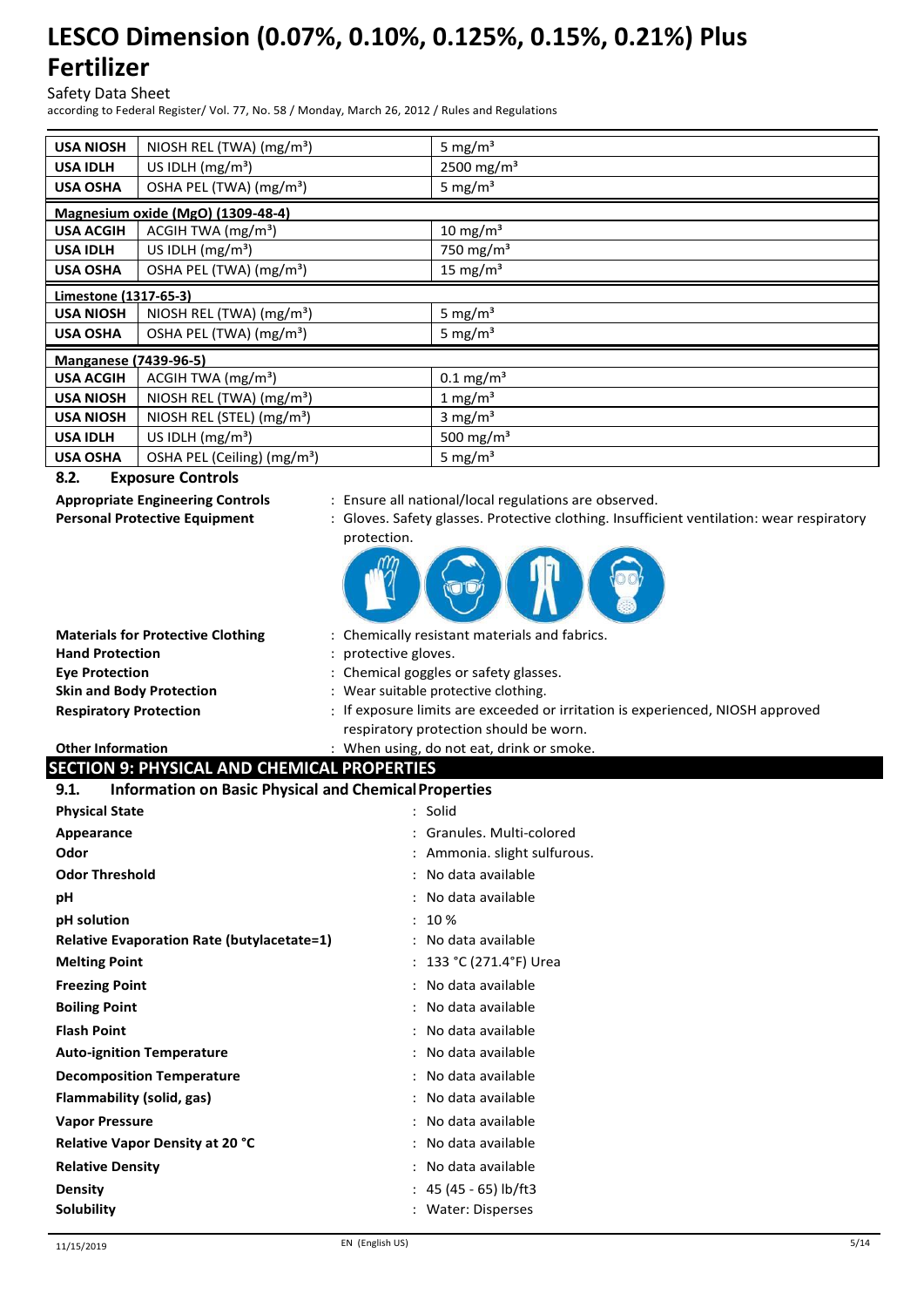Safety Data Sheet

according to Federal Register/ Vol. 77, No. 58 / Monday, March 26, 2012 / Rules and Regulations

**Partition coefficient: n-octanol/water** : No data available

**Viscosity** : No data available

#### **9.2. OtherInformation** No additionalinformationavailable

#### **SECTION 10: STABILITY ANDREACTIVITY**

10.1 Reactivity: This productas shipped in the form of coarse granules should not contain sufficient dust to present an explosion hazard. Prevent dust accumulation (to minimize explosion hazard).

**10.2 Chemical Stability:** Stableatstandard temperature and pressure.

**10.3 Possibility of Hazardous Reactions:** Hazardous polymerizationwillnotoccur.

**10.4 Conditions to Avoid:** Protect frommoisture. Keep away fromheat. Directsunlight. Extremely high or low temperatures. Sparks, heat, open flame and other sources of ignition.

**10.5 Incompatible Materials:** Strong oxidizers. Strong bases.

**10.6 Hazardous Decomposition Products:** Under conditions offirethis material mayproduce: Nitrogen oxides. Ammonia. Carbon oxides(CO, CO2). Formaldehyde.

#### **SECTION 11: TOXICOLOGICAL INFORMATION**

#### **11.1. Information On Toxicological Effects**

**Acute Toxicity:** Harmful if swallowed.

| LESCO Dimension (0.07%, 0.10%, 0.15%- 0.21%) Plus Fertilizer |                                                                                                                                                                |  |
|--------------------------------------------------------------|----------------------------------------------------------------------------------------------------------------------------------------------------------------|--|
| <b>LD50 Dermal Rat</b>                                       | mg/kg                                                                                                                                                          |  |
| Sulfuric acid, dipotassium salt (7778-80-5)                  |                                                                                                                                                                |  |
| <b>LD50 Oral Rat</b>                                         | 6600 mg/kg                                                                                                                                                     |  |
| Diammonium phosphate (7783-28-0)                             |                                                                                                                                                                |  |
| <b>LD50 Oral Rat</b>                                         | 6500 mg/kg                                                                                                                                                     |  |
| <b>LD50 Dermal Rabbit</b>                                    | > 7950 mg/kg                                                                                                                                                   |  |
| Potassium chloride (7447-40-7)                               |                                                                                                                                                                |  |
| <b>LD50 Oral Rat</b>                                         | 2600 mg/kg                                                                                                                                                     |  |
| Monoammonium phosphate (7722-76-1)                           |                                                                                                                                                                |  |
| <b>LD50 Oral Rat</b>                                         | 5750 mg/kg                                                                                                                                                     |  |
| <b>LD50 Dermal Rabbit</b>                                    | > 7940 mg/kg                                                                                                                                                   |  |
| Ammonium sulfate (7783-20-2)                                 |                                                                                                                                                                |  |
| <b>LD50 Oral Rat</b>                                         | 2000 mg/kg                                                                                                                                                     |  |
| Sulfur (7704-34-9)                                           |                                                                                                                                                                |  |
| <b>LD50 Oral Rat</b>                                         | > 3000 mg/kg                                                                                                                                                   |  |
| <b>LD50 Dermal Rabbit</b>                                    | > 2000 mg/kg                                                                                                                                                   |  |
| LC50 Inhalation Rat (mg/l)                                   | $> 9.23$ mg/l/4h                                                                                                                                               |  |
| Iron oxide (Fe2O3) (1309-37-1)                               |                                                                                                                                                                |  |
|                                                              |                                                                                                                                                                |  |
| <b>LD50 Oral Rat</b>                                         | > 10000 mg/kg                                                                                                                                                  |  |
| <b>Ferrous sulfate (7720-78-7)</b>                           |                                                                                                                                                                |  |
| <b>LD50 Oral Rat</b>                                         | 237 mg/kg                                                                                                                                                      |  |
| Sodium chloride (7647-14-5)                                  |                                                                                                                                                                |  |
| LD50 Oral Rat                                                | 3 g/kg                                                                                                                                                         |  |
| LC50 Inhalation Rat (mg/l)                                   | > 42 g/m <sup>3</sup> (Exposure time: 1 h)                                                                                                                     |  |
| Potassium nitrate (7757-79-1)                                |                                                                                                                                                                |  |
| <b>LD50 Oral Rat</b>                                         | 3015 mg/kg                                                                                                                                                     |  |
| <b>Bentonite (1302-78-9)</b>                                 |                                                                                                                                                                |  |
| <b>LD50 Oral Rat</b>                                         | > 5000 mg/kg                                                                                                                                                   |  |
| <b>Manganese (7439-96-5)</b>                                 |                                                                                                                                                                |  |
| ATE (Oral)                                                   | 9000.000 mg/kg body weight                                                                                                                                     |  |
| Urea, polymer with formaldehyde (9011-05-6)                  |                                                                                                                                                                |  |
| LC50 Inhalation Rat (mg/l)                                   | > 167 mg/m <sup>3</sup> (Exposure time: 4 h)                                                                                                                   |  |
| LC50 Inhalation Rat (mg/l)                                   | (S,S)-Dimethyl 2-(difluoromethyl)-4-(2-methyl propyl)-6-(trifluoromethyl)-3,5-pyridinedicarbothioate (97886-45-8)<br>> 6 g/m <sup>3</sup> (Exposure time: 4 h) |  |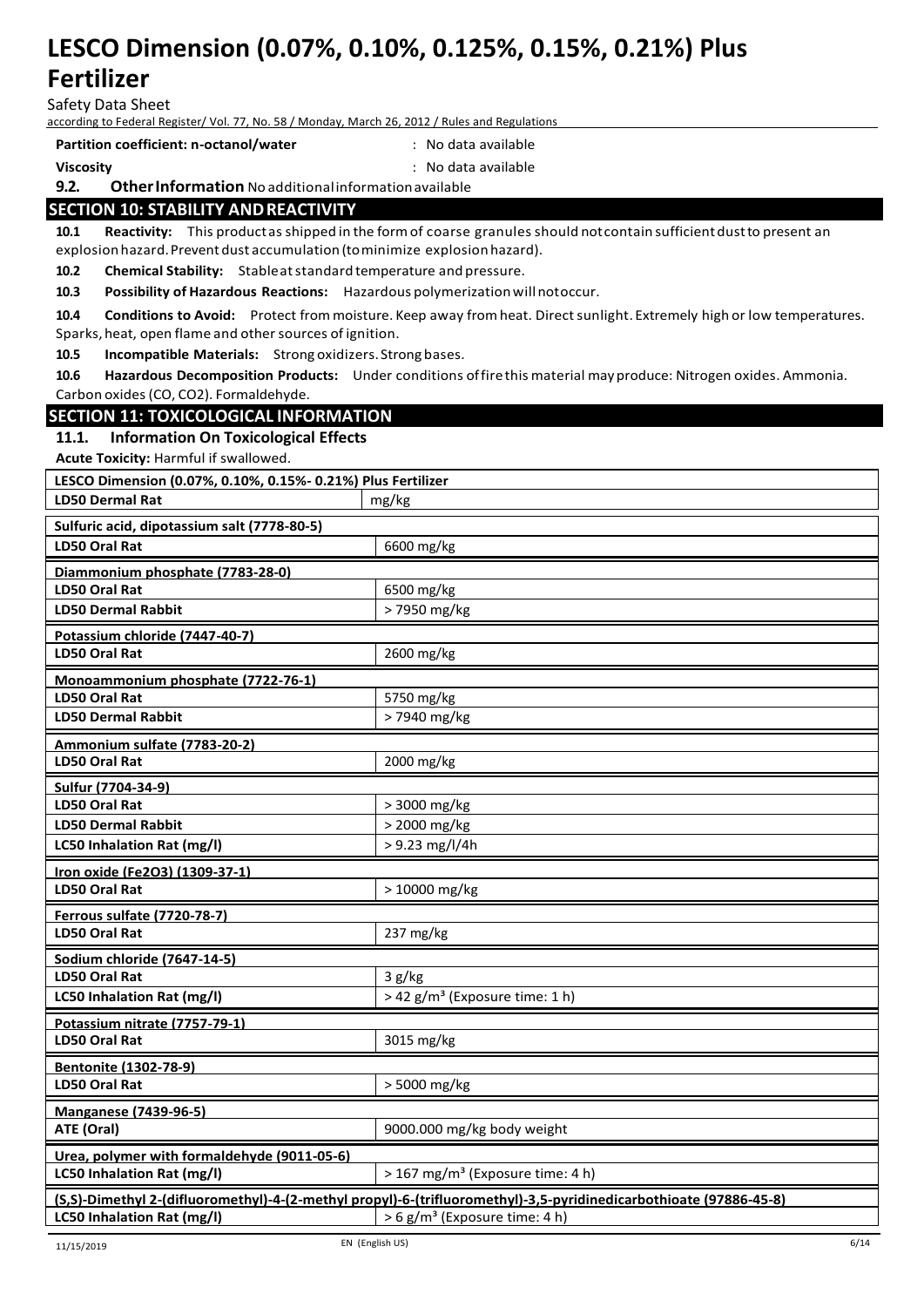Safety Data Sheet

according to Federal Register/ Vol. 77, No. 58 / Monday, March 26, 2012 / Rules and Regulations

| Urea (57-13-6)                                                                      |                                                                                                                                                      |  |  |
|-------------------------------------------------------------------------------------|------------------------------------------------------------------------------------------------------------------------------------------------------|--|--|
| ATE (Oral)                                                                          | 8471.000 mg/kg                                                                                                                                       |  |  |
| Skin Corrosion/Irritation: Causes skin irritation.                                  |                                                                                                                                                      |  |  |
| Serious Eye Damage/Irritation: Causes serious eye irritation.                       |                                                                                                                                                      |  |  |
| Respiratory or Skin Sensitization: May cause an allergic skin reaction.             |                                                                                                                                                      |  |  |
| Germ Cell Mutagenicity: Not classified                                              |                                                                                                                                                      |  |  |
| Carcinogenicity: Not classified                                                     |                                                                                                                                                      |  |  |
| Iron oxide (Fe2O3) (1309-37-1)                                                      |                                                                                                                                                      |  |  |
| <b>IARC</b> group                                                                   | 3                                                                                                                                                    |  |  |
| Saccharated iron oxide (8047-67-4)                                                  |                                                                                                                                                      |  |  |
| <b>IARC</b> group                                                                   | 3                                                                                                                                                    |  |  |
| <b>Reproductive Toxicity: Not classified</b>                                        |                                                                                                                                                      |  |  |
| Specific Target Organ Toxicity (Single Exposure): May cause respiratory irritation. |                                                                                                                                                      |  |  |
| Specific Target Organ Toxicity (Repeated Exposure): Not classified                  |                                                                                                                                                      |  |  |
| <b>Aspiration Hazard: Not classified</b>                                            |                                                                                                                                                      |  |  |
| Potential Adverse Human Health Effects and Symptoms: Harmful if swallowed.          |                                                                                                                                                      |  |  |
|                                                                                     | Symptoms/Injuries After Inhalation: Irritating to the respiratory system and mucous membranes. May cause cancer by                                   |  |  |
| inhalation. May cause drowsiness or dizziness.                                      |                                                                                                                                                      |  |  |
|                                                                                     | Symptoms/Injuries After Skin Contact: Causes skin irritation. May cause an allergic skin reaction.                                                   |  |  |
| Symptoms/Injuries After Eye Contact: Causes serious eye irritation.                 |                                                                                                                                                      |  |  |
|                                                                                     | Symptoms/Injuries After Ingestion: Harmful if swallowed. Swallowing a small quantity of this material will result in serious                         |  |  |
| health hazard.                                                                      |                                                                                                                                                      |  |  |
| Chronic Symptoms: May cause cancer.                                                 |                                                                                                                                                      |  |  |
| <b>SECTION 12: ECOLOGICAL INFORMATION</b>                                           |                                                                                                                                                      |  |  |
| 12.1.<br><b>Toxicity</b>                                                            |                                                                                                                                                      |  |  |
| <b>Ecology - General</b>                                                            | : Harmful to aquatic life with long lasting effects.                                                                                                 |  |  |
| Sulfuric acid, dipotassium salt (7778-80-5)                                         |                                                                                                                                                      |  |  |
| LC50 Fish 1                                                                         | 653 mg/l (Exposure time: 96 h - Species: Lepomis macrochirus)                                                                                        |  |  |
| EC50 Daphnia 1                                                                      | 890 mg/l (Exposure time: 48 h - Species: Daphnia magna)                                                                                              |  |  |
| <b>EC50 Other Aquatic Organisms 1</b><br><b>LC 50 Fish 2</b>                        | 2900 mg/l (Exposure time: 72 h - Species: Desmodesmus subspicatus)<br>3550 mg/l (Exposure time: 96 h - Species: Lepomis macrochirus [static])        |  |  |
|                                                                                     |                                                                                                                                                      |  |  |
| Diammonium phosphate (7783-28-0)                                                    |                                                                                                                                                      |  |  |
| LC50 Fish 1                                                                         | 26.5 mg/l (Exposure time: 96 h - Species: Oncorhynchus mykiss)                                                                                       |  |  |
| <b>LC 50 Fish 2</b>                                                                 | 24.8 - 29.4 mg/l (Exposure time: 96 h - Species: Oncorhynchus mykiss [flow-through])                                                                 |  |  |
| Potassium chloride (7447-40-7)                                                      |                                                                                                                                                      |  |  |
| LC50 Fish 1                                                                         | 1060 mg/l (Exposure time: 96 h - Species: Lepomis macrochirus [static])                                                                              |  |  |
| EC50 Daphnia 1                                                                      | 825 mg/l (Exposure time: 48 h - Species: Daphnia magna)                                                                                              |  |  |
| <b>EC50 Other Aquatic Organisms 1</b><br>LC 50 Fish 2                               | 2500 mg/l (Exposure time: 72 h - Species: Desmodesmus subspicatus)<br>750 - 1020 mg/l (Exposure time: 96 h - Species: Pimephales promelas [static])  |  |  |
| EC50 Daphnia 2                                                                      | 83 mg/l (Exposure time: 48 h - Species: Daphnia magna [Static])                                                                                      |  |  |
|                                                                                     |                                                                                                                                                      |  |  |
| Ammonium sulfate (7783-20-2)                                                        |                                                                                                                                                      |  |  |
| LC50 Fish 1                                                                         | 5.2 (5.2 - 8.2) mg/l (Exposure time: 96 h - Species: Oncorhynchus mykiss [static])                                                                   |  |  |
| EC50 Daphnia 1<br><b>LC 50 Fish 2</b>                                               | 14 mg/l (Exposure time: 48 h - Species: Daphnia magna)<br>32.2 (32.2 - 41.9) mg/l (Exposure time: 96 h - Species: Oncorhynchus mykiss [flow-         |  |  |
|                                                                                     | through])                                                                                                                                            |  |  |
|                                                                                     |                                                                                                                                                      |  |  |
| Sulfur (7704-34-9)                                                                  |                                                                                                                                                      |  |  |
| LC50 Fish 1                                                                         | 866 mg/l (Exposure time: 96 h - Species: Brachydanio rerio [static])                                                                                 |  |  |
| LC 50 Fish 2                                                                        | 14 mg/l (Exposure time: 96 h - Species: Lepomis macrochirus [static])                                                                                |  |  |
| Ferrous sulfate (7720-78-7)                                                         |                                                                                                                                                      |  |  |
| LC50 Fish 1                                                                         | 925 mg/l (Exposure time: 96 h - Species: Poecilia reticulata [static])                                                                               |  |  |
| EC50 Daphnia 1                                                                      | 152 mg/l (Exposure time: 48 h - Species: Daphnia magna)                                                                                              |  |  |
| <b>LC 50 Fish 2</b><br>EC50 Daphnia 2                                               | 0.56 mg/l (Exposure time: 96 h - Species: Cyprinus carpio [semi-static])<br>6.15 - 9.26 mg/l (Exposure time: 48 h - Species: Daphnia magna [Static]) |  |  |
|                                                                                     |                                                                                                                                                      |  |  |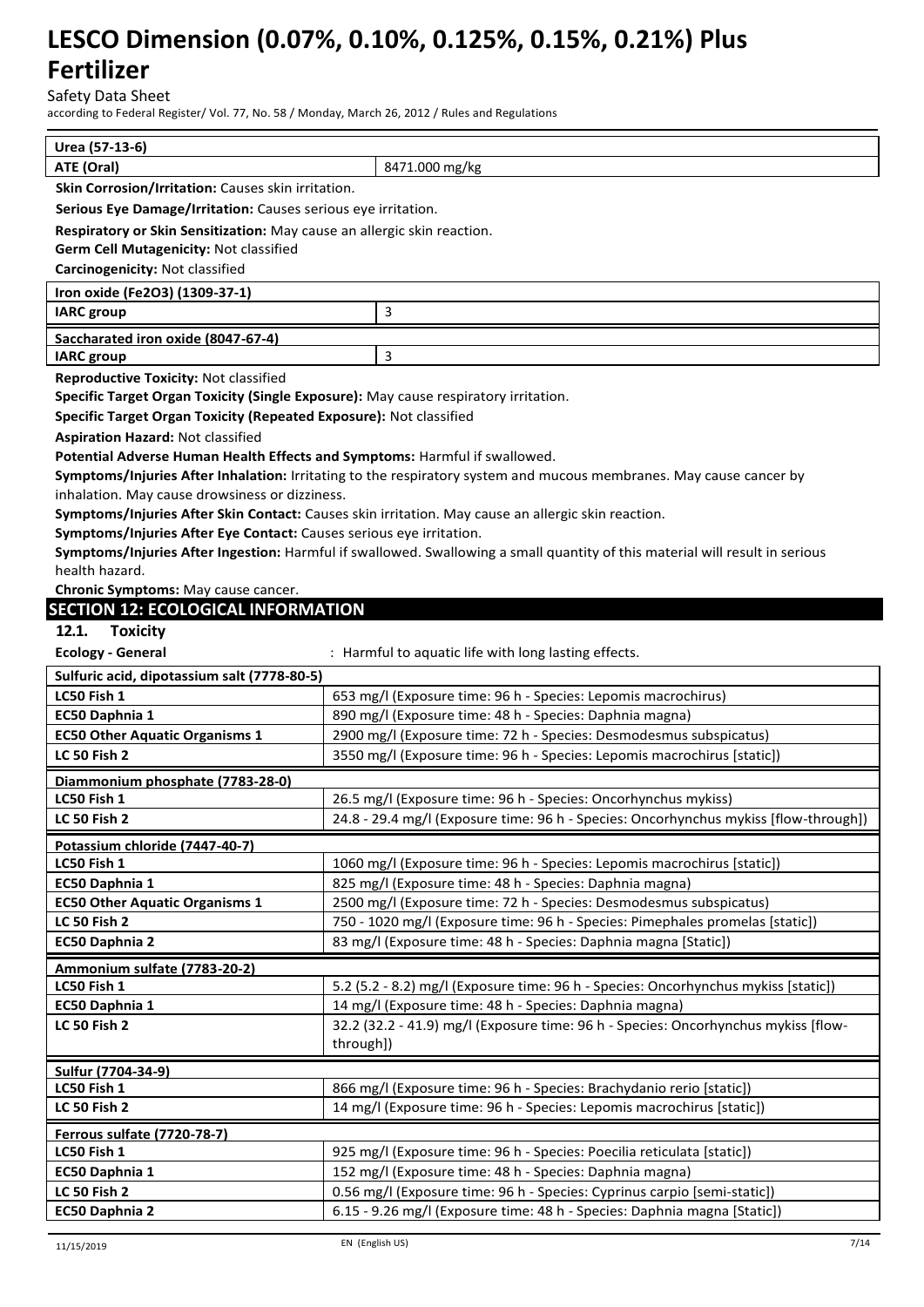Safety Data Sheet

according to Federal Register/ Vol. 77, No. 58 / Monday, March 26, 2012 / Rules and Regulations

| Sodium chloride (7647-14-5)                                          |                                                                                         |  |
|----------------------------------------------------------------------|-----------------------------------------------------------------------------------------|--|
| LC50 Fish 1                                                          | 5560 (5560 - 6080) mg/l (Exposure time: 96 h - Species: Lepomis macrochirus [flow-      |  |
|                                                                      | through])                                                                               |  |
| EC50 Daphnia 1                                                       | 1000 mg/l (Exposure time: 48 h - Species: Daphnia magna)                                |  |
| <b>LC 50 Fish 2</b>                                                  | 12946 mg/l (Exposure time: 96 h - Species: Lepomis macrochirus [static])                |  |
| <b>EC50 Daphnia 2</b>                                                | 340.7 (340.7 - 469.2) mg/l (Exposure time: 48 h - Species: Daphnia magna [Static])      |  |
| <b>Bentonite (1302-78-9)</b>                                         |                                                                                         |  |
| LC50 Fish 1                                                          | 19000 mg/l (Exposure time: 96 h - Species: Oncorhynchus mykiss [static])                |  |
| Magnesium sulfate (7487-88-9)                                        |                                                                                         |  |
| LC50 Fish 1                                                          | 2610 - 3080 mg/l (Exposure time: 96 h - Species: Pimephales promelas [static])          |  |
| EC50 Daphnia 1                                                       | 266.4 - 417.3 mg/l (Exposure time: 48 h - Species: Daphnia magna [Static])              |  |
| <b>EC50 Other Aquatic Organisms 1</b>                                | 2700 mg/l (Exposure time: 72 h - Species: Desmodesmus subspicatus)                      |  |
| Urea (57-13-6)                                                       |                                                                                         |  |
| LC50 Fish 1                                                          | 16200 - 18300 mg/l (Exposure time: 96 h - Species: Poecilia reticulata)                 |  |
| EC50 Daphnia 1                                                       | 3910 mg/l (Exposure time: 48 h - Species: Daphnia magna [Static])                       |  |
| <b>Persistence and Degradability</b><br>12.2.                        |                                                                                         |  |
| LESCO Dimension (0.07%, 0.10%, 0.125%, 0.15%, 0.21%) Plus Fertilizer |                                                                                         |  |
| <b>Persistence and Degradability</b>                                 | May cause long-term adverse effects in the environment. This product is water soluble   |  |
|                                                                      | and eventually biodegrades into elemental nitrogen. Excess nitrogen and                 |  |
|                                                                      | nitrates in a body of water will contribute to eutrophication with visible effects such |  |
|                                                                      | as toxic algae bloom. Not established.                                                  |  |
| 12.3.<br><b>Bioaccumulative Potential</b>                            |                                                                                         |  |

### **LESCO Dimension (0.07%, 0.10%, 0.125%, 0.15%, 0.21%) Plus Fertilizer Bioaccumulative Potential Microsoft Except Analysis Potential** Not established. **Diammonium phosphate (7783-28-0) BCF fish 1** (no bioaccumulation expected) **Monoammonium phosphate (7722-76-1) BCF fish 1** (no bioaccumulation expected) **Ammonium sulfate (7783-20-2) Log Pow**  $-5.1$  (at 25 °C) **Sodium chloride (7647-14-5) BCF fish 1** (no bioaccumulation) **Urea (57-13-6) BCF fish 1** < 10 **Log Pow**  $\vert$  -1.59 (at 25 °C)

**12.4. Mobility in Soil** No additional information available

### **12.5. Other Adverse Effects**

**Other Information 1988 CONSIDER 1989 CONSIDER 1999 CONSIDER 1999 CONSIDER 1999 CONSIDER 1999 CONSIDER 1999 CONSIDER 1999 CONSIDER 1999 CONSIDER 1999 CONSIDER 1999 CONSIDER 1999 CONSIDER 1999 CO** 

### **SECTION 13: DISPOSAL CONSIDERATIONS**

#### **13.1. Waste treatment methods**

**Waste Treatment Methods:** Pesticide: Wastes resulting from the use of this product that cannot be used or chemically reprocessed should be disposed of in a landfill approved for pesticide disposal or in accordance with applicable Federal, State or local procedures. Or call (1-800-CLEANUP) for disposal instructions. Never place unused product down any indoor or outdoor drain. Container: Do not reuse bag. Dispose of emptied bag(s) in a sanitary landfill approved for pesticide disposal, or by incineration.

**Additional Information:** Dispose of waste material in accordance with all local, regional, national, and international regulations. **Ecology – Waste Materials:** This material is hazardous to the aquatic environment. Keep out of sewers and waterways.

#### **SECTION 14: TRANSPORT INFORMATION**

| 14.1 In Accordance with DOT  | Not regulated for transport |
|------------------------------|-----------------------------|
| 14.2 In Accordance with IMDG | Not regulated for transport |
| 14.3 In Accordance with IATA | Not regulated for transport |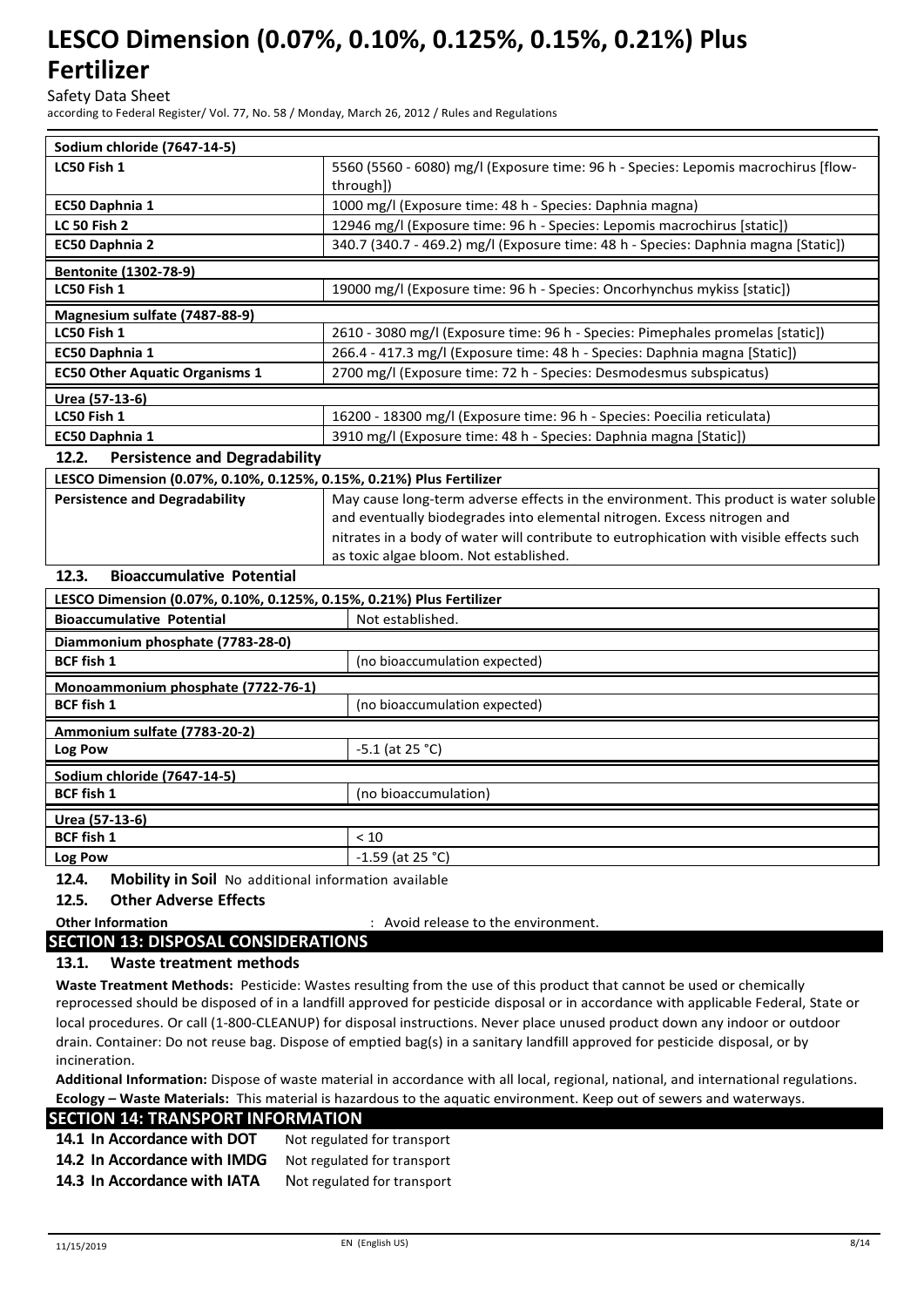Safety Data Sheet

according to Federal Register/ Vol. 77, No. 58 / Monday, March 26, 2012 / Rules and Regulations

| <b>SECTION 15: REGULATORY INFORMATION</b>                                                                       |                                                                                                                  |  |  |
|-----------------------------------------------------------------------------------------------------------------|------------------------------------------------------------------------------------------------------------------|--|--|
| 15.1<br><b>US Federal Regulations</b>                                                                           |                                                                                                                  |  |  |
| LESCO Dimension (0.07%, 0.10%, 0.125%, 0.15%, 0.21%) Plus Fertilizer                                            |                                                                                                                  |  |  |
| <b>EPA TSCA Regulatory Flag</b>                                                                                 | This chemical is a pesticide product registered by the Environmental                                             |  |  |
|                                                                                                                 | Protection Agency and is subject to certain labeling requirements                                                |  |  |
|                                                                                                                 | under federal pesticide law. These requirements differ from the                                                  |  |  |
|                                                                                                                 | classification criteria and hazard information required for safety data                                          |  |  |
|                                                                                                                 | sheets, and for workplace labels of non-pesticide chemicals. Following                                           |  |  |
|                                                                                                                 | is the hazard information as required on the pesticide label.                                                    |  |  |
| <b>SARA Section 311/312 Hazard Classes</b>                                                                      | Immediate (acute) health hazard                                                                                  |  |  |
|                                                                                                                 | Delayed (chronic) health hazard                                                                                  |  |  |
| Sulfuric acid, dipotassium salt (7778-80-5)                                                                     |                                                                                                                  |  |  |
| Listed on the United States TSCA (Toxic Substances Control Act) inventory                                       |                                                                                                                  |  |  |
| Diammonium phosphate (7783-28-0)                                                                                |                                                                                                                  |  |  |
| Listed on the United States TSCA (Toxic Substances Control Act) inventory                                       |                                                                                                                  |  |  |
| Potassium chloride (7447-40-7)                                                                                  |                                                                                                                  |  |  |
| Listed on the United States TSCA (Toxic Substances Control Act) inventory                                       |                                                                                                                  |  |  |
|                                                                                                                 |                                                                                                                  |  |  |
| Monoammonium phosphate (7722-76-1)<br>Listed on the United States TSCA (Toxic Substances Control Act) inventory |                                                                                                                  |  |  |
|                                                                                                                 |                                                                                                                  |  |  |
| Ammonium sulfate (7783-20-2)                                                                                    |                                                                                                                  |  |  |
| Listed on the United States TSCA (Toxic Substances Control Act) inventory                                       |                                                                                                                  |  |  |
| Sulfur (7704-34-9)                                                                                              |                                                                                                                  |  |  |
| Listed on the United States TSCA (Toxic Substances Control Act) inventory                                       |                                                                                                                  |  |  |
| Iron oxide (Fe2O3) (1309-37-1)                                                                                  |                                                                                                                  |  |  |
| Listed on the United States TSCA (Toxic Substances Control Act) inventory                                       |                                                                                                                  |  |  |
| <b>Ferrous sulfate (7720-78-7)</b>                                                                              |                                                                                                                  |  |  |
| Listed on the United States TSCA (Toxic Substances Control Act) inventory                                       |                                                                                                                  |  |  |
|                                                                                                                 |                                                                                                                  |  |  |
|                                                                                                                 | Manganese oxide (Mn3O4) (1317-35-7)<br>Listed on the United States TSCA (Toxic Substances Control Act) inventory |  |  |
|                                                                                                                 |                                                                                                                  |  |  |
| Sodium chloride (7647-14-5)                                                                                     |                                                                                                                  |  |  |
| Listed on the United States TSCA (Toxic Substances Control Act) inventory                                       |                                                                                                                  |  |  |
| Magnesium oxide (MgO) (1309-48-4)                                                                               |                                                                                                                  |  |  |
| Listed on the United States TSCA (Toxic Substances Control Act) inventory                                       |                                                                                                                  |  |  |
| Limestone (1317-65-3)                                                                                           |                                                                                                                  |  |  |
| Listed on the United States TSCA (Toxic Substances Control Act) inventory                                       |                                                                                                                  |  |  |
| Potassium nitrate (7757-79-1)                                                                                   |                                                                                                                  |  |  |
| Listed on the United States TSCA (Toxic Substances Control Act) inventory                                       |                                                                                                                  |  |  |
|                                                                                                                 |                                                                                                                  |  |  |
| Bentonite (1302-78-9)<br>Listed on the United States TSCA (Toxic Substances Control Act) inventory              |                                                                                                                  |  |  |
|                                                                                                                 |                                                                                                                  |  |  |
| <b>Manganese (7439-96-5)</b>                                                                                    |                                                                                                                  |  |  |
| Listed on the United States TSCA (Toxic Substances Control Act) inventory                                       |                                                                                                                  |  |  |
| Listed on SARA Section 313 (Specific toxic chemical listings)                                                   |                                                                                                                  |  |  |
| <b>SARA Section 313 - Emission Reporting</b>                                                                    | 1.0%                                                                                                             |  |  |
| Urea, polymer with formaldehyde (9011-05-6)                                                                     |                                                                                                                  |  |  |
|                                                                                                                 | Listed on the United States TSCA (Toxic Substances Control Act) inventory                                        |  |  |
| Magnesium sulfate (7487-88-9)                                                                                   |                                                                                                                  |  |  |
| Listed on the United States TSCA (Toxic Substances Control Act) inventory                                       |                                                                                                                  |  |  |
| <u> Urea (57-13-6)</u>                                                                                          |                                                                                                                  |  |  |
| Listed on the United States TSCA (Toxic Substances Control Act) inventory                                       |                                                                                                                  |  |  |
|                                                                                                                 |                                                                                                                  |  |  |

#### **15.2 US State Regulations**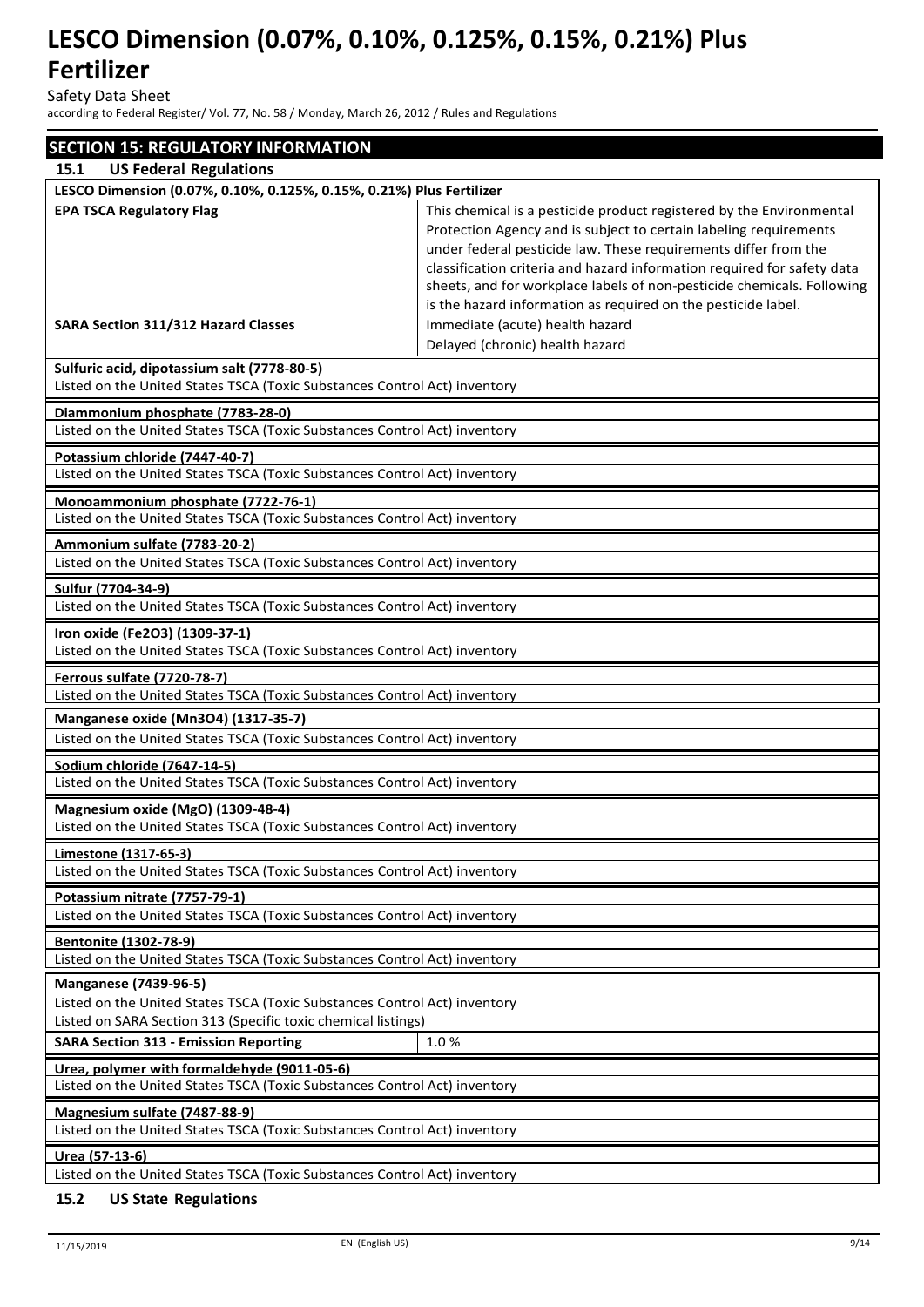Safety Data Sheet

according to Federal Register/ Vol. 77, No. 58 / Monday, March 26, 2012 / Rules and Regulations

| Potassium chloride (7447-40-7)                                                                                          |
|-------------------------------------------------------------------------------------------------------------------------|
| U.S. - Texas - Effects Screening Levels - Long Term                                                                     |
| U.S. - Texas - Effects Screening Levels - Short Term                                                                    |
| Monoammonium phosphate (7722-76-1)                                                                                      |
| U.S. - Texas - Effects Screening Levels - Long Term                                                                     |
| U.S. - Texas - Effects Screening Levels - Short Term                                                                    |
|                                                                                                                         |
| Ammonium sulfate (7783-20-2)<br>U.S. - California - SCAQMD - Toxic Air Contaminants With Proposed Risk Values           |
| U.S. - California - Toxic Air Contaminant List (AB 1807, AB 2728)                                                       |
|                                                                                                                         |
| RTK - U.S. - Massachusetts - Right To Know List                                                                         |
| RTK - U.S. - Pennsylvania - RTK (Right to Know) - Environmental Hazard List                                             |
| RTK - U.S. - Pennsylvania - RTK (Right to Know) List                                                                    |
| U.S. - Rhode Island - Air Toxics - Acceptable Ambient Levels - 1-Hour                                                   |
| U.S. - Rhode Island - Air Toxics - Acceptable Ambient Levels - Annual                                                   |
| U.S. - Texas - Effects Screening Levels - Long Term                                                                     |
| U.S. - Texas - Effects Screening Levels - Short Term                                                                    |
| Sulfur (7704-34-9)                                                                                                      |
| RTK - U.S. - Massachusetts - Right To Know List                                                                         |
| RTK - U.S. - New Jersey - Right to Know Hazardous Substance List                                                        |
| U.S. - New Mexico - Air Quality - Ambient Air Quality Standards                                                         |
| RTK - U.S. - Pennsylvania - RTK (Right to Know) List                                                                    |
| U.S. - Texas - Effects Screening Levels - Long Term                                                                     |
| U.S. - Texas - Effects Screening Levels - Short Term                                                                    |
| Iron oxide (Fe2O3) (1309-37-1)                                                                                          |
| U.S. - Connecticut - Hazardous Air Pollutants - HLVs (30 min)                                                           |
| U.S. - Connecticut - Hazardous Air Pollutants - HLVs (8 hr)                                                             |
| U.S. - Idaho - Non-Carcinogenic Toxic Air Pollutants - Acceptable Ambient Concentrations                                |
| U.S. - Idaho - Non-Carcinogenic Toxic Air Pollutants - Emission Levels (ELs)                                            |
| U.S. - Idaho - Occupational Exposure Limits - TWAs                                                                      |
| RTK - U.S. - Massachusetts - Right To Know List                                                                         |
| U.S. - Michigan - Occupational Exposure Limits - TWAs                                                                   |
| U.S. - Minnesota - Hazardous Substance List                                                                             |
| U.S. - Minnesota - Permissible Exposure Limits - TWAs                                                                   |
| U.S. - New Hampshire - Regulated Toxic Air Pollutants - Ambient Air Levels (AALs) - 24-Hour                             |
| U.S. - New Hampshire - Regulated Toxic Air Pollutants - Ambient Air Levels (AALs) - Annual                              |
| RTK - U.S. - New Jersey - Right to Know Hazardous Substance List                                                        |
| U.S. - New York - Occupational Exposure Limits - TWAs                                                                   |
| U.S. - North Dakota - Air Pollutants - Guideline Concentrations - 8-Hour                                                |
| U.S. - Oregon - Permissible Exposure Limits - TWAs                                                                      |
| RTK - U.S. - Pennsylvania - RTK (Right to Know) List                                                                    |
| U.S. - Tennessee - Occupational Exposure Limits - TWAs                                                                  |
| U.S. - Texas - Effects Screening Levels - Long Term                                                                     |
| U.S. - Texas - Effects Screening Levels - Short Term                                                                    |
| U.S. - Vermont - Permissible Exposure Limits - TWAs                                                                     |
| U.S. - Washington - Permissible Exposure Limits - STELs                                                                 |
| U.S. - Washington - Permissible Exposure Limits - TWAs                                                                  |
| U.S. - Wisconsin - Hazardous Air Contaminants - All Sources - Emissions From Stack Heights 25 Feet to Less Than 40 Feet |
| U.S. - Wisconsin - Hazardous Air Contaminants - All Sources - Emissions From Stack Heights 40 Feet to Less Than 75 Feet |
| U.S. - Wisconsin - Hazardous Air Contaminants - All Sources - Emissions From Stack Heights 75 Feet or Greater           |
| U.S. - Wisconsin - Hazardous Air Contaminants - All Sources - Emissions From Stack Heights Less Than 25 Feet            |
|                                                                                                                         |
| <u>Ferrous sulfate (7720-78-7)</u><br>U.S. - Delaware - Pollutant Discharge Requirements - Reportable Quantities        |
| U.S. - Louisiana - Reportable Quantity List for Pollutants                                                              |
| U.S. - Massachusetts - Oil & Hazardous Material List - Groundwater Reportable Concentration - Reporting Category 1      |
| U.S. - Massachusetts - Oil & Hazardous Material List - Groundwater Reportable Concentration - Reporting Category 2      |
|                                                                                                                         |

U.S. - Massachusetts - Oil & Hazardous Material List - Reportable Quantity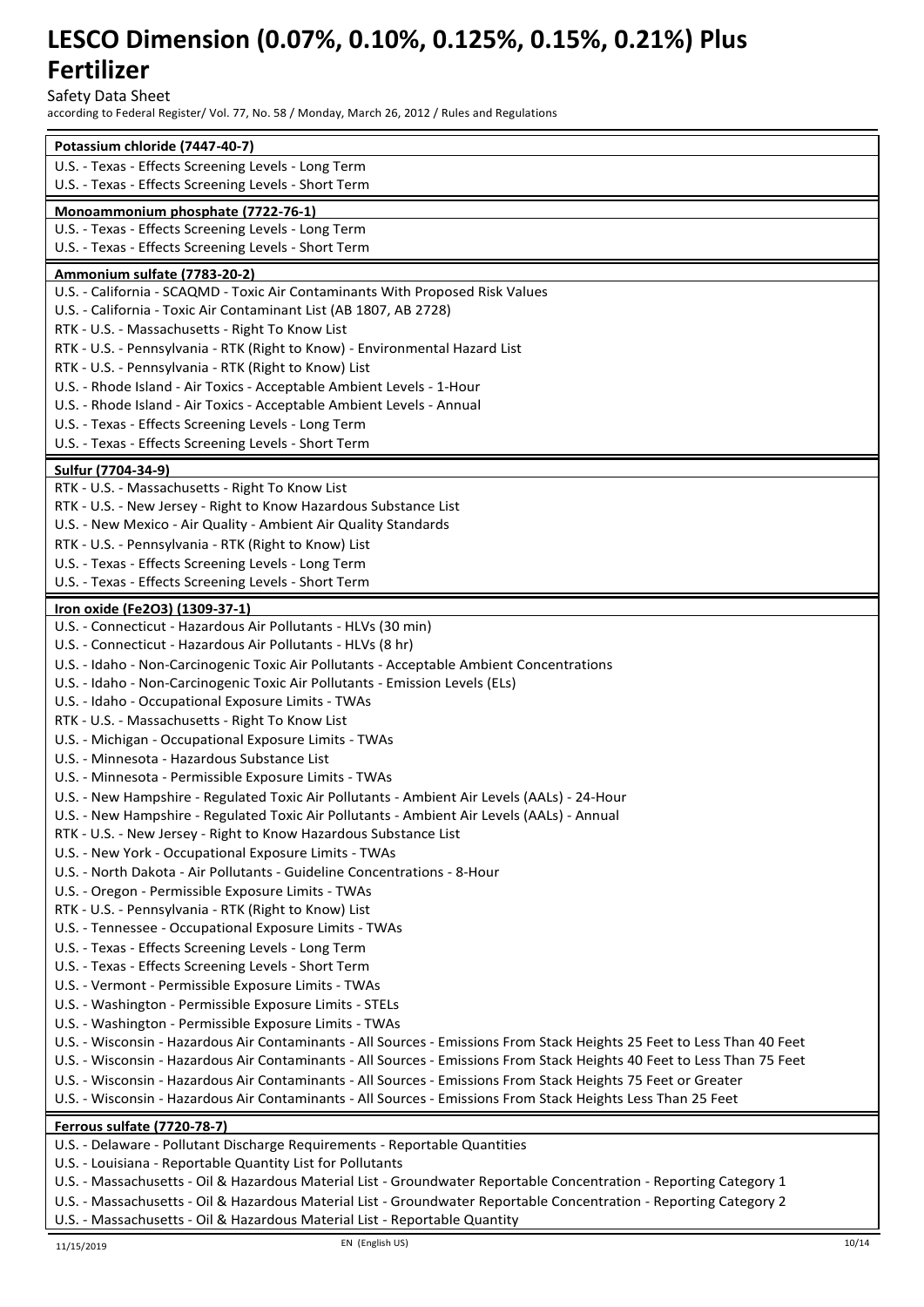Safety Data Sheet

according to Federal Register/ Vol. 77, No. 58 / Monday, March 26, 2012 / Rules and Regulations

| U.S. - Massachusetts - Oil & Hazardous Material List - Soil Reportable Concentration - Reporting Category 1                         |
|-------------------------------------------------------------------------------------------------------------------------------------|
| U.S. - Massachusetts - Oil & Hazardous Material List - Soil Reportable Concentration - Reporting Category 2                         |
| RTK - U.S. - Massachusetts - Right To Know List                                                                                     |
| U.S. - Massachusetts - Toxics Use Reduction Act                                                                                     |
| U.S. - Michigan - Polluting Materials List                                                                                          |
| U.S. - New Jersey - Discharge Prevention - List of Hazardous Substances                                                             |
| RTK - U.S. - New Jersey - Right to Know Hazardous Substance List                                                                    |
| U.S. - New York - Reporting of Releases Part 597 - List of Hazardous Substances                                                     |
| RTK - U.S. - Pennsylvania - RTK (Right to Know) - Environmental Hazard List<br>RTK - U.S. - Pennsylvania - RTK (Right to Know) List |
| U.S. - Texas - Effects Screening Levels - Long Term                                                                                 |
| U.S. - Texas - Effects Screening Levels - Short Term                                                                                |
|                                                                                                                                     |
| <b>Manganese oxide (Mn3O4) (1317-35-7)</b>                                                                                          |
| U.S. - Connecticut - Hazardous Air Pollutants - HLVs (30 min)                                                                       |
| U.S. - Connecticut - Hazardous Air Pollutants - HLVs (8 hr)                                                                         |
| RTK - U.S. - Massachusetts - Right To Know List<br>U.S. - Michigan - Occupational Exposure Limits - TWAs                            |
| U.S. - Minnesota - Hazardous Substance List                                                                                         |
| U.S. - Minnesota - Permissible Exposure Limits - TWAs                                                                               |
| RTK - U.S. - New Jersey - Right to Know Hazardous Substance List                                                                    |
| U.S. - North Carolina - Control of Toxic Air Pollutants                                                                             |
| RTK - U.S. - Pennsylvania - RTK (Right to Know) List                                                                                |
| U.S. - Tennessee - Occupational Exposure Limits - TWAs                                                                              |
| U.S. - Vermont - Permissible Exposure Limits - TWAs                                                                                 |
| U.S. - Washington - Permissible Exposure Limits - STELs                                                                             |
| U.S. - Washington - Permissible Exposure Limits - TWAs                                                                              |
|                                                                                                                                     |
| Sodium chloride (7647-14-5)<br>U.S. - Texas - Effects Screening Levels - Long Term                                                  |
|                                                                                                                                     |
|                                                                                                                                     |
| U.S. - Texas - Effects Screening Levels - Short Term                                                                                |
| Magnesium oxide (MgO) (1309-48-4)                                                                                                   |
| U.S. - Connecticut - Hazardous Air Pollutants - HLVs (30 min)                                                                       |
| U.S. - Connecticut - Hazardous Air Pollutants - HLVs (8 hr)                                                                         |
| U.S. - Idaho - Non-Carcinogenic Toxic Air Pollutants - Acceptable Ambient Concentrations                                            |
| U.S. - Idaho - Non-Carcinogenic Toxic Air Pollutants - Emission Levels (ELs)                                                        |
| U.S. - Idaho - Occupational Exposure Limits - TWAs                                                                                  |
| RTK - U.S. - Massachusetts - Right To Know List                                                                                     |
| U.S. - Michigan - Occupational Exposure Limits - TWAs                                                                               |
| U.S. - Minnesota - Hazardous Substance List                                                                                         |
| U.S. - Minnesota - Permissible Exposure Limits - TWAs                                                                               |
| U.S. - New Hampshire - Regulated Toxic Air Pollutants - Ambient Air Levels (AALs) - 24-Hour                                         |
| U.S. - New Hampshire - Regulated Toxic Air Pollutants - Ambient Air Levels (AALs) - Annual                                          |
| RTK - U.S. - New Jersey - Right to Know Hazardous Substance List                                                                    |
| U.S. - New York - Occupational Exposure Limits - TWAs<br>U.S. - North Dakota - Air Pollutants - Guideline Concentrations - 8-Hour   |
| U.S. - Oregon - Permissible Exposure Limits - TWAs                                                                                  |
| RTK - U.S. - Pennsylvania - RTK (Right to Know) List                                                                                |
| U.S. - Tennessee - Occupational Exposure Limits - TWAs                                                                              |
| U.S. - Texas - Effects Screening Levels - Long Term                                                                                 |
| U.S. - Texas - Effects Screening Levels - Short Term                                                                                |
| U.S. - Vermont - Permissible Exposure Limits - TWAs                                                                                 |
| U.S. - Washington - Permissible Exposure Limits - STELs                                                                             |
| U.S. - Washington - Permissible Exposure Limits - TWAs                                                                              |
|                                                                                                                                     |
| Limestone (1317-65-3)<br>U.S. - Idaho - Occupational Exposure Limits - TWAs                                                         |
| RTK - U.S. - Massachusetts - Right To Know List                                                                                     |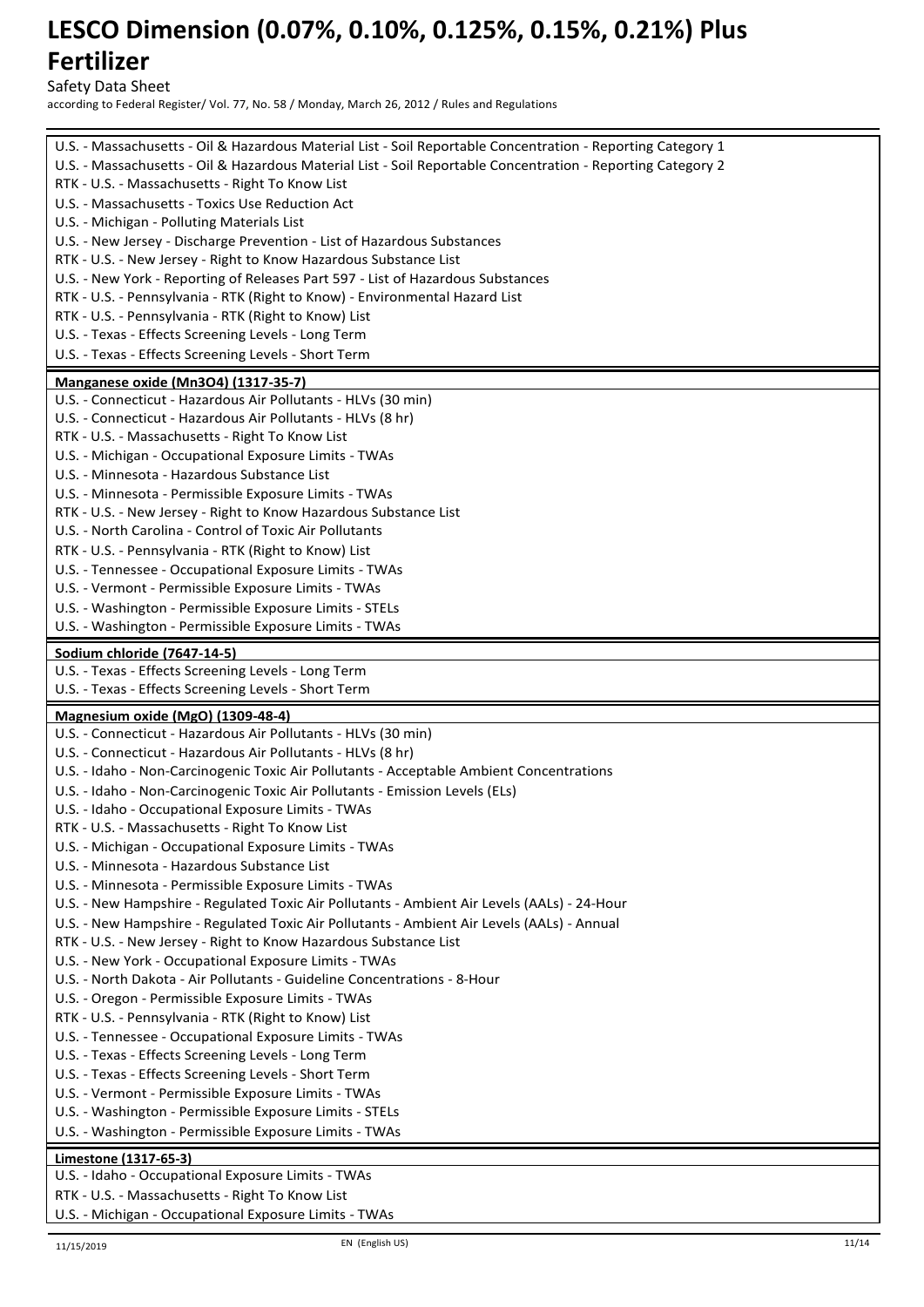Safety Data Sheet

according to Federal Register/ Vol. 77, No. 58 / Monday, March 26, 2012 / Rules and Regulations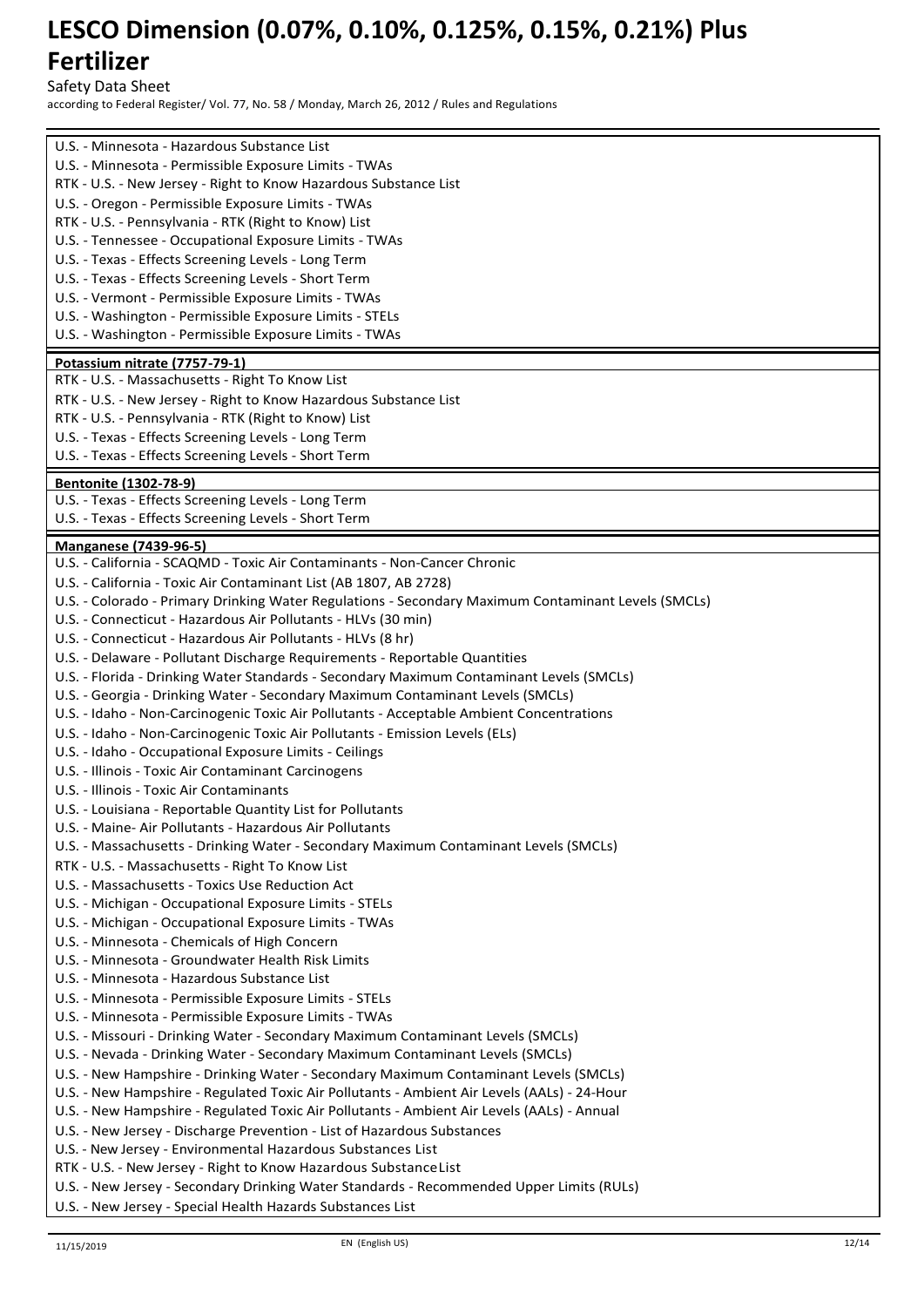Safety Data Sheet

according to Federal Register/ Vol. 77, No. 58 / Monday, March 26, 2012 / Rules and Regulations

|                                                                                                                                     | U.S. - New Jersey - Water Quality - Ground Water Quality Criteria |                                                                                                                         |  |  |  |  |
|-------------------------------------------------------------------------------------------------------------------------------------|-------------------------------------------------------------------|-------------------------------------------------------------------------------------------------------------------------|--|--|--|--|
| U.S. - New Jersey - Water Quality - Practical Quantitation Levels (PQLs)                                                            |                                                                   |                                                                                                                         |  |  |  |  |
| U.S. - New Mexico - Water Quality - Standards for Ground Water of 10,000 mg/L TDS Concentration or Less                             |                                                                   |                                                                                                                         |  |  |  |  |
| U.S. - New York - Occupational Exposure Limits - Ceilings                                                                           |                                                                   |                                                                                                                         |  |  |  |  |
| U.S. - North Carolina - Control of Toxic Air Pollutants                                                                             |                                                                   |                                                                                                                         |  |  |  |  |
| U.S. - North Dakota - Air Pollutants - Guideline Concentrations - 8-Hour                                                            |                                                                   |                                                                                                                         |  |  |  |  |
| U.S. - Oregon - Permissible Exposure Limits - Ceilings                                                                              |                                                                   |                                                                                                                         |  |  |  |  |
| U.S. - Pennsylvania - Drinking Water - Secondary Maximum Contaminant Levels (SMCLs)                                                 |                                                                   |                                                                                                                         |  |  |  |  |
| RTK - U.S. - Pennsylvania - RTK (Right to Know) - Environmental Hazard List<br>RTK - U.S. - Pennsylvania - RTK (Right to Know) List |                                                                   |                                                                                                                         |  |  |  |  |
| U.S. - Rhode Island - Air Toxics - Acceptable Ambient Levels - 24-Hour                                                              |                                                                   |                                                                                                                         |  |  |  |  |
| U.S. - Rhode Island - Air Toxics - Acceptable Ambient Levels - Annual                                                               |                                                                   |                                                                                                                         |  |  |  |  |
| U.S. - South Carolina - Secondary Maximum Contaminant Levels (SMCLs)                                                                |                                                                   |                                                                                                                         |  |  |  |  |
| U.S. - Tennessee - Occupational Exposure Limits - STELs                                                                             |                                                                   |                                                                                                                         |  |  |  |  |
| U.S. - Tennessee - Occupational Exposure Limits - TWAs                                                                              |                                                                   |                                                                                                                         |  |  |  |  |
| U.S. - Texas - Drinking Water Standards - Secondary Constituent Levels (SCLs)                                                       |                                                                   |                                                                                                                         |  |  |  |  |
| U.S. - Texas - Effects Screening Levels - Long Term                                                                                 |                                                                   |                                                                                                                         |  |  |  |  |
| U.S. - Texas - Effects Screening Levels - Short Term                                                                                |                                                                   |                                                                                                                         |  |  |  |  |
| U.S. - Utah - Drinking Water - Secondary Maximum Contaminant Levels (SMCLs)                                                         |                                                                   |                                                                                                                         |  |  |  |  |
| U.S. - Vermont - Permissible Exposure Limits - Ceilings                                                                             |                                                                   |                                                                                                                         |  |  |  |  |
| U.S. - Vermont - Permissible Exposure Limits - STELs                                                                                |                                                                   |                                                                                                                         |  |  |  |  |
| U.S. - Vermont - Permissible Exposure Limits - TWAs                                                                                 |                                                                   |                                                                                                                         |  |  |  |  |
| U.S. - Virginia - Water Quality Standards - Public Water Supply Effluent Limits                                                     |                                                                   |                                                                                                                         |  |  |  |  |
| U.S. - Washington - Permissible Exposure Limits - Ceilings                                                                          |                                                                   |                                                                                                                         |  |  |  |  |
| U.S. - Washington - Permissible Exposure Limits - STELs                                                                             |                                                                   |                                                                                                                         |  |  |  |  |
|                                                                                                                                     |                                                                   | U.S. - Wisconsin - Hazardous Air Contaminants - All Sources - Emissions From Stack Heights 25 Feet to Less Than 40 Feet |  |  |  |  |
|                                                                                                                                     |                                                                   | U.S. - Wisconsin - Hazardous Air Contaminants - All Sources - Emissions From Stack Heights 40 Feet to Less Than 75 Feet |  |  |  |  |
|                                                                                                                                     |                                                                   | U.S. - Wisconsin - Hazardous Air Contaminants - All Sources - Emissions From Stack Heights 75 Feet or Greater           |  |  |  |  |
|                                                                                                                                     |                                                                   | U.S. - Wisconsin - Hazardous Air Contaminants - All Sources - Emissions From Stack Heights Less Than 25 Feet            |  |  |  |  |
| Urea, polymer with formaldehyde (9011-05-6)                                                                                         |                                                                   |                                                                                                                         |  |  |  |  |
| U.S. - Texas - Effects Screening Levels - Long Term                                                                                 |                                                                   |                                                                                                                         |  |  |  |  |
| U.S. - Texas - Effects Screening Levels - Short Term                                                                                |                                                                   |                                                                                                                         |  |  |  |  |
| Magnesium sulfate (7487-88-9)                                                                                                       |                                                                   |                                                                                                                         |  |  |  |  |
| U.S. - Texas - Effects Screening Levels - Long Term                                                                                 |                                                                   |                                                                                                                         |  |  |  |  |
| U.S. - Texas - Effects Screening Levels - Short Term                                                                                |                                                                   |                                                                                                                         |  |  |  |  |
| Urea (57-13-6)                                                                                                                      |                                                                   |                                                                                                                         |  |  |  |  |
| U.S. - Minnesota - Hazardous Substance List                                                                                         |                                                                   |                                                                                                                         |  |  |  |  |
| U.S. - Texas - Effects Screening Levels - Long Term                                                                                 |                                                                   |                                                                                                                         |  |  |  |  |
| U.S. - Texas - Effects Screening Levels - Short Term                                                                                |                                                                   |                                                                                                                         |  |  |  |  |
|                                                                                                                                     |                                                                   | SECTION 16: OTHER INFORMATION, INCLUDING DATE OF PREPARATION OR LAST REVISION                                           |  |  |  |  |
| <b>Revision date</b>                                                                                                                |                                                                   | : 11/15/2019                                                                                                            |  |  |  |  |
| <b>Other Information</b>                                                                                                            |                                                                   | : This document has been prepared in accordance with the SDS                                                            |  |  |  |  |
|                                                                                                                                     |                                                                   | requirements of the OSHA Hazard Communication Standard 29 CFR                                                           |  |  |  |  |
|                                                                                                                                     |                                                                   | 1910.1200.                                                                                                              |  |  |  |  |
| <b>GHS Full Text Phrases:</b>                                                                                                       |                                                                   |                                                                                                                         |  |  |  |  |
| Acute Tox. 4 (Oral)                                                                                                                 |                                                                   | Acute toxicity (oral) Category 4                                                                                        |  |  |  |  |
| Acute Tox. Not classified (Oral)                                                                                                    |                                                                   | Acute toxicity (oral) Not classified                                                                                    |  |  |  |  |
| Aquatic Acute 1                                                                                                                     |                                                                   | Hazardous to the aquatic environment - Acute Hazard Category 1                                                          |  |  |  |  |
| <b>Aquatic Acute 2</b>                                                                                                              |                                                                   | Hazardous to the aquatic environment - Acute Hazard Category 2                                                          |  |  |  |  |
| Aquatic Acute 3                                                                                                                     |                                                                   | Hazardous to the aquatic environment - Acute Hazard Category 3                                                          |  |  |  |  |
| <b>Aquatic Chronic 3</b>                                                                                                            |                                                                   | Hazardous to the aquatic environment - Chronic Hazard Category 3                                                        |  |  |  |  |

Comb. Dust Combustible Dust